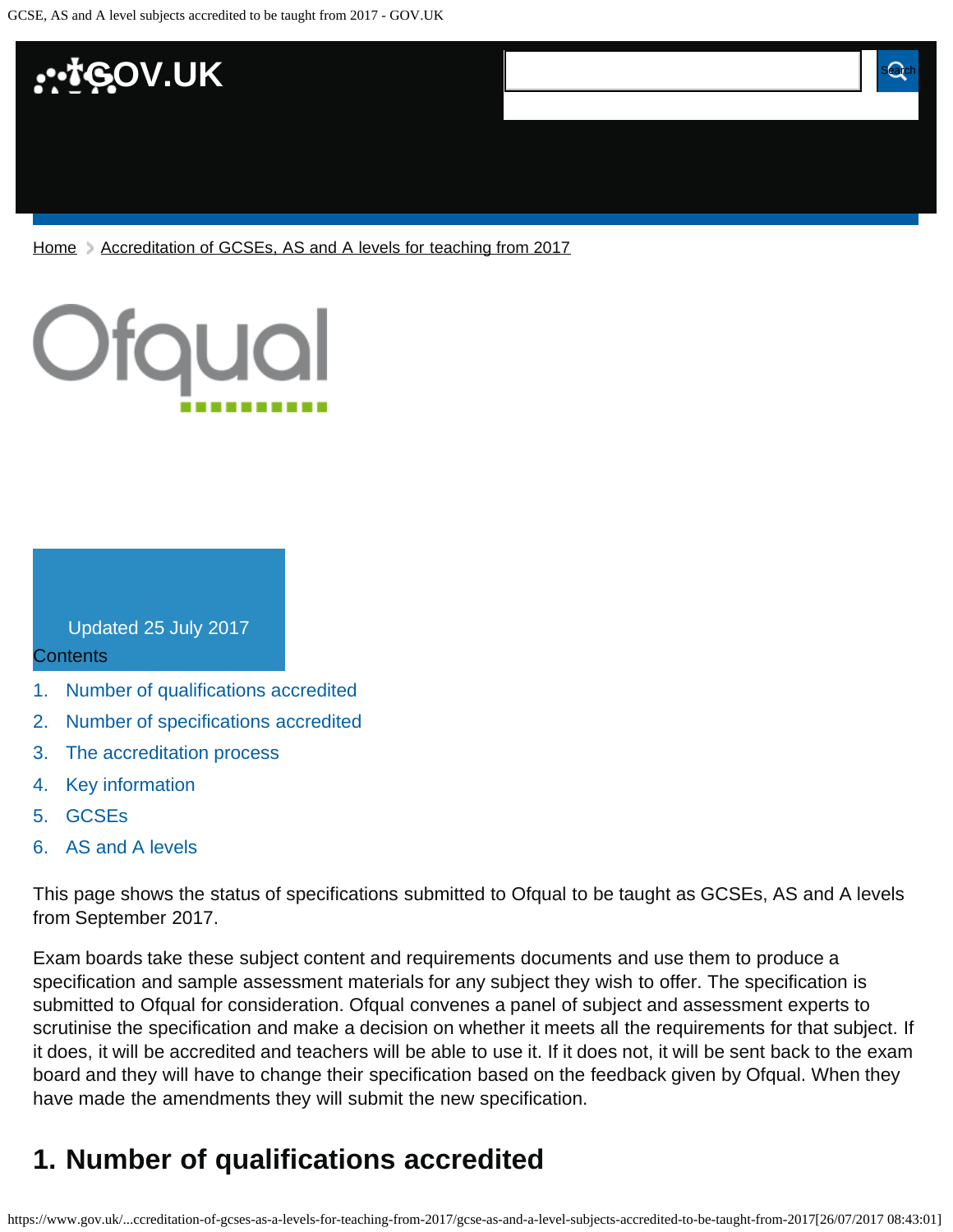All 26 GCSE subjects have all specifications accredited.

19 of 20 AS and A level subjects have at least 1 specification accredited. 18 of 20 subjects have all specifications accredited.

# <span id="page-1-0"></span>**2. Number of specifications accredited**

### **2.1 For teaching from 2017**

All of the 44 GCSE specifications have been accredited.

68 of 73 AS and A level specifications have been accredited.

### **2.2 For teaching from 2016**

In 2016 we [accredited 147 GCSE, AS and A level specifications.](https://www.gov.uk/government/publications/accreditation-of-gcses-as-a-levels-for-teaching-from-2016)

### **2.3 For teaching from 2015**

In 2015 we [accredited 122 GCSE, AS and A level specifications.](https://www.gov.uk/government/publications/new-gcses-as-and-a-levels-accredited-to-be-taught-from-2015)

# <span id="page-1-1"></span>**3. The accreditation process**

We have produced a [diagram of the accreditation process.](https://www.gov.uk/government/publications/your-qualification-our-regulation-gcse-as-and-a-level-reforms#attachment_1634078)

# <span id="page-1-2"></span>**4. Key information**

| <b>Entry</b>             | <b>Meaning</b>                                                                                                                                |
|--------------------------|-----------------------------------------------------------------------------------------------------------------------------------------------|
|                          | Specification accredited                                                                                                                      |
|                          | Exam board is not submitting a specification for this subject                                                                                 |
| 'submission due'         | The date the exam board is aiming to submit for accreditation                                                                                 |
| 'awaiting<br>submission' | We are awaiting a submission from the exam board but they have not indicated when we will receive it or the date they<br>indicated has passed |
| 'submission<br>received' | We have received a specification from the exam board and it is awaiting an accreditation decision                                             |

The submission dates are when we receive digital copies of assessment materials. Sometimes we can't begin a review until we receive related, printed materials. This is usually within 1 or 2 working days of a digital submission.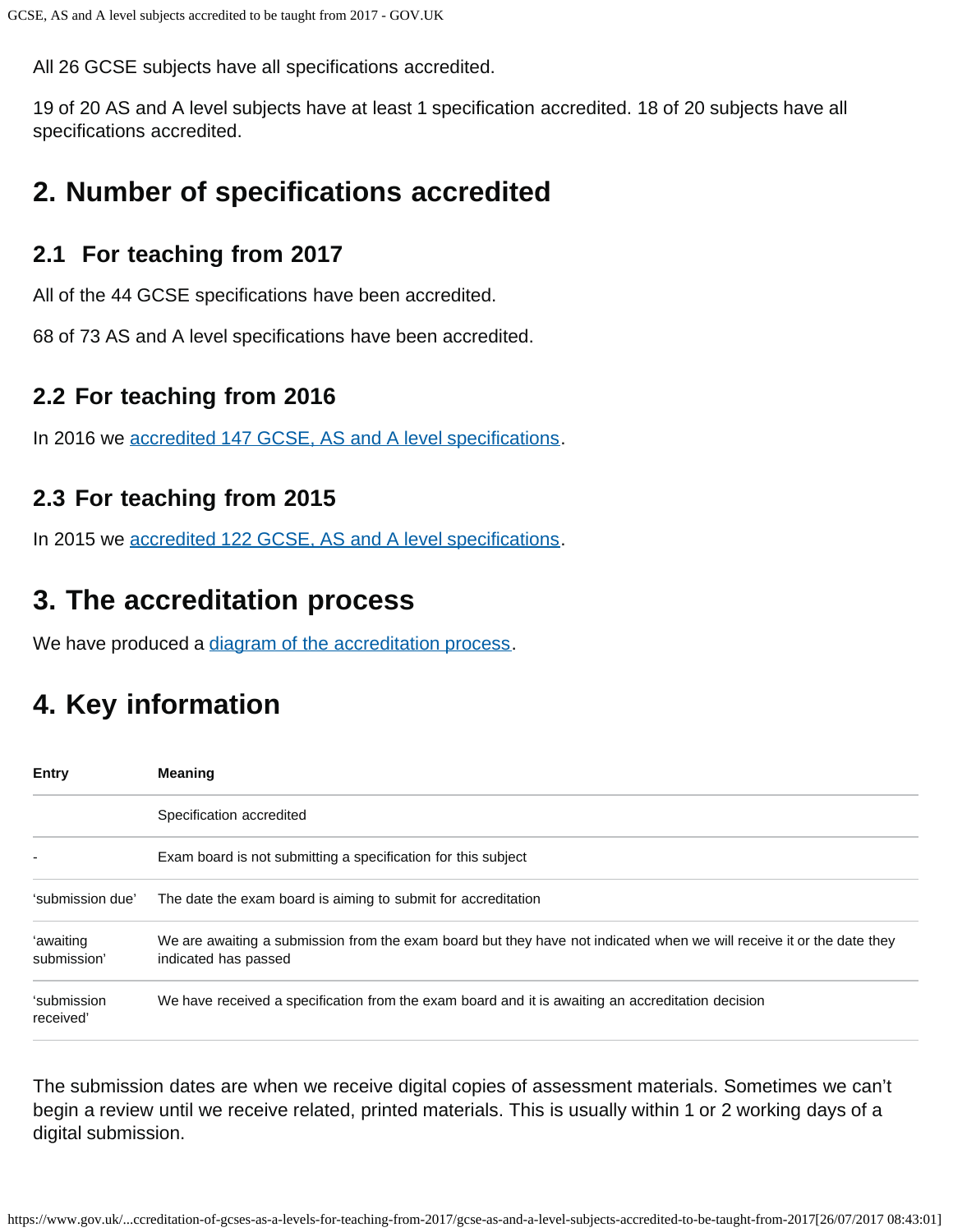## <span id="page-2-0"></span>**5. GCSEs**

| <b>Subject</b>                     | <b>AQA</b>               | <b>OCR</b>               | <b>Pearson (Edexcel)</b> | <b>WJEC Eduqas</b>       |
|------------------------------------|--------------------------|--------------------------|--------------------------|--------------------------|
| GCSE ancient history               | $\overline{\phantom{a}}$ |                          | $\overline{\phantom{a}}$ | $\overline{\phantom{a}}$ |
| <b>GCSE Arabic</b>                 | $\overline{\phantom{a}}$ | $\overline{\phantom{a}}$ |                          | $\overline{\phantom{a}}$ |
| GCSE astronomy                     | $\overline{\phantom{a}}$ | $\overline{\phantom{a}}$ |                          | $\overline{\phantom{a}}$ |
| <b>GCSE Bengali</b>                |                          |                          |                          |                          |
| <b>GCSE</b> business               |                          |                          |                          |                          |
| <b>GCSE Chinese</b>                |                          | ۰                        |                          | $\overline{\phantom{a}}$ |
| <b>GCSE</b> classical civilisation | $\overline{\phantom{a}}$ |                          |                          | $\overline{\phantom{a}}$ |
| GCSE design & technology           |                          |                          |                          |                          |
| GCSE economics                     |                          |                          | $\overline{\phantom{a}}$ | $\overline{\phantom{a}}$ |
| <b>GCSE</b> electronics            | $\overline{a}$           | ٠                        | $\overline{\phantom{a}}$ |                          |
| GCSE engineering                   |                          | $\overline{\phantom{a}}$ | $\overline{\phantom{a}}$ | $\overline{\phantom{a}}$ |
| <b>GCSE</b> film studies           | $\overline{\phantom{a}}$ |                          |                          |                          |
| GCSE geology                       | $\overline{\phantom{a}}$ | $\overline{\phantom{a}}$ | $\overline{\phantom{a}}$ |                          |
| <b>GCSE Italian</b>                |                          | $\overline{\phantom{a}}$ |                          |                          |
| <b>GCSE Japanese</b>               | $\overline{\phantom{a}}$ | $\overline{\phantom{a}}$ |                          | $\overline{\phantom{a}}$ |
| GCSE media studies                 |                          |                          | $\overline{\phantom{0}}$ |                          |
| GCSE modern Greek                  | $\overline{\phantom{a}}$ | ٠                        |                          | ۰                        |
| <b>GCSE</b> modern Hebrew          |                          |                          |                          |                          |
| GCSE PE (short course)             |                          |                          |                          |                          |
| <b>GCSE Polish</b>                 |                          |                          |                          |                          |
| GCSE psychology                    |                          |                          |                          | $\overline{\phantom{a}}$ |
| GCSE Panjabi                       |                          |                          |                          |                          |
| <b>GCSE Russian</b>                |                          | $\overline{a}$           |                          |                          |
| GCSE sociology                     |                          |                          |                          |                          |

https://www.gov.uk/...ccreditation-of-gcses-as-a-levels-for-teaching-from-2017/gcse-as-and-a-level-subjects-accredited-to-be-taught-from-2017[26/07/2017 08:43:01]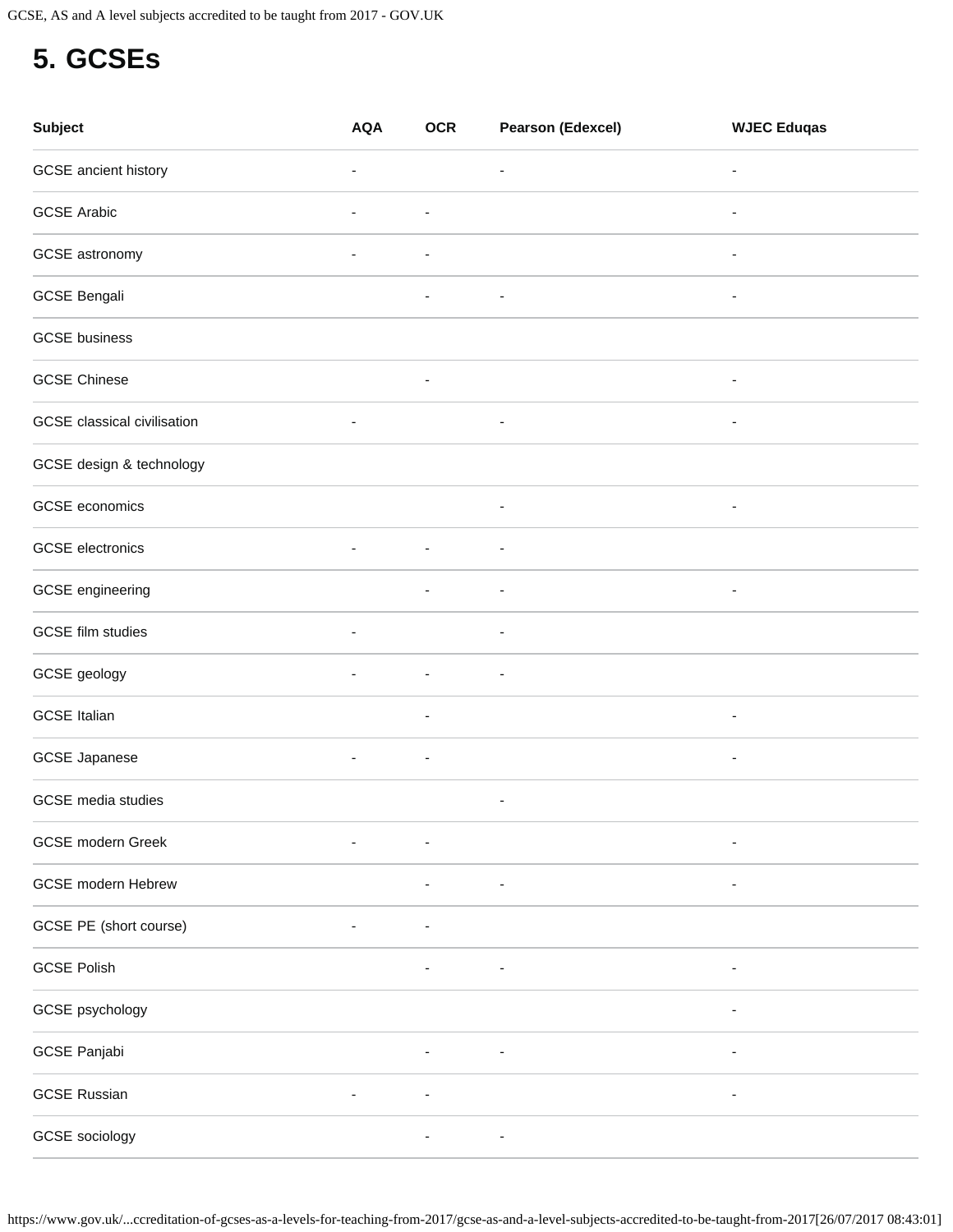GCSE statistics - -

GCSE Urdu - -

## <span id="page-3-0"></span>**6. AS and A levels**

| <b>Subject</b>                     | <b>AQA</b>               | <b>OCR</b>               | <b>Pearson (Edexcel)</b> | <b>WJEC</b><br><b>Eduqas</b> |
|------------------------------------|--------------------------|--------------------------|--------------------------|------------------------------|
| Accounting: A level                |                          |                          |                          |                              |
| Accounting: AS level               |                          | $\overline{\phantom{a}}$ | ۰                        |                              |
| Ancient history: A level           |                          |                          |                          |                              |
| Ancient history: AS level          |                          |                          | ٠                        |                              |
| Chinese: A level                   |                          | $\overline{\phantom{a}}$ |                          |                              |
| Chinese: AS level                  |                          | $\overline{\phantom{a}}$ |                          | $\overline{a}$               |
| Classical civilisation: A level    |                          |                          |                          |                              |
| Classical civilisation: AS level   | $\overline{\phantom{a}}$ |                          | $\overline{\phantom{a}}$ | $\qquad \qquad \blacksquare$ |
| Design & technology: A level       | Fashion & Textiles:      |                          |                          |                              |
|                                    | Spec Product Design:     |                          |                          |                              |
| Design & technology: AS level      | Fashion & Textiles:      |                          |                          |                              |
|                                    | Spec Product Design:     |                          |                          |                              |
| Electronics: A level               | ٠                        | $\overline{\phantom{a}}$ | $\overline{\phantom{a}}$ |                              |
| Electronics: AS level              |                          |                          |                          |                              |
| Environmental science: A level     |                          | $\overline{a}$           | -                        | ۰                            |
| Environmental science: AS<br>level |                          |                          |                          |                              |
| Film studies: A level              |                          |                          |                          |                              |
| Film studies: AS level             |                          |                          |                          |                              |
| Further maths: A level             |                          | Spec A:                  |                          |                              |
|                                    |                          | Spec Spec MEI B:         |                          |                              |
| Further maths: AS level            |                          | Spec A:                  |                          |                              |
|                                    |                          | Spec Spec MEI B:         |                          |                              |

https://www.gov.uk/...ccreditation-of-gcses-as-a-levels-for-teaching-from-2017/gcse-as-and-a-level-subjects-accredited-to-be-taught-from-2017[26/07/2017 08:43:01]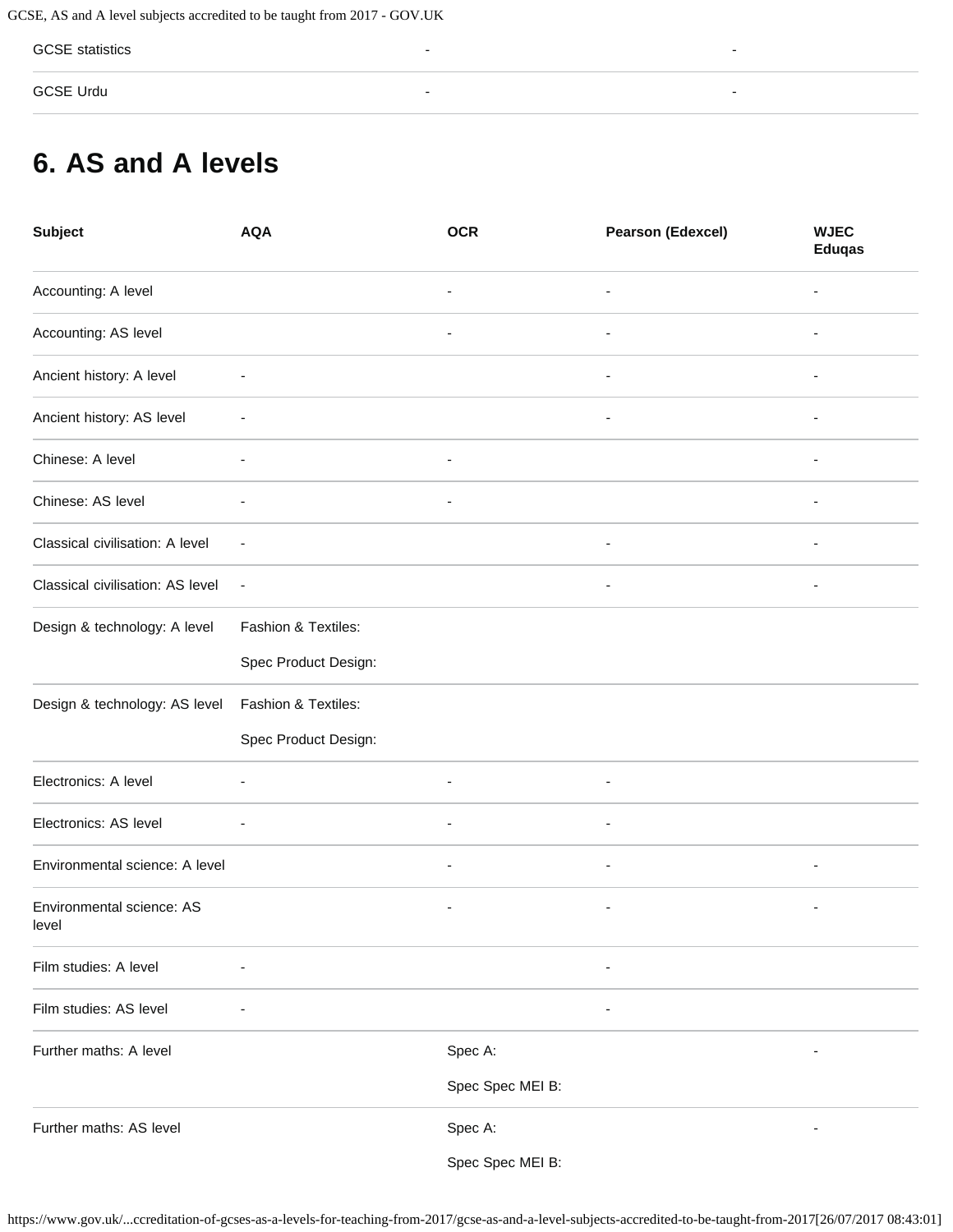#### GCSE, AS and A level subjects accredited to be taught from 2017 - GOV.UK

| Geology: A level           | $\overline{\phantom{a}}$           |                            | $\overline{\phantom{a}}$           |                          |
|----------------------------|------------------------------------|----------------------------|------------------------------------|--------------------------|
| Geology: AS level          |                                    |                            |                                    |                          |
| History of art: A level    | $\overline{a}$                     | $\overline{\phantom{a}}$   |                                    | ÷,                       |
| Italian: A level           | $\overline{\phantom{a}}$           | $\overline{\phantom{a}}$   |                                    | ä,                       |
| Italian: AS level          | $\overline{\phantom{a}}$           | $\overline{\phantom{a}}$   |                                    | $\overline{\phantom{a}}$ |
| Law: A level               |                                    |                            | ٠                                  |                          |
| Law: AS level              |                                    |                            | $\overline{a}$                     |                          |
| Maths: A level             |                                    | Spec A:                    |                                    | Ē,                       |
|                            |                                    | Spec Spec MEI B:           |                                    |                          |
| Maths: AS level            |                                    | Spec A:                    |                                    | ٠                        |
|                            |                                    | Spec Spec MEI B:           |                                    |                          |
| Media studies: A level     | Awaiting 4th submission            | Awaiting 4th<br>submission | ÷,                                 |                          |
| Media studies: AS level    | 5th submission received 25<br>July |                            | $\overline{\phantom{a}}$           |                          |
| Music technology: A level  | $\overline{\phantom{a}}$           | ÷,                         |                                    | ٠                        |
| Music technology: AS level | $\overline{\phantom{a}}$           | ÷,                         |                                    | ÷,                       |
| Philosophy: A level        |                                    | ٠                          | $\overline{\phantom{a}}$           | ٠                        |
| Philosophy: AS level       |                                    |                            |                                    |                          |
| Politics: A level          |                                    | $\overline{\phantom{a}}$   |                                    | ٠                        |
| Politics: AS level         |                                    | $\overline{\phantom{a}}$   |                                    | $\overline{\phantom{a}}$ |
| Russian: A level           |                                    | ä,                         |                                    |                          |
| Russian: AS level          | $\overline{a}$                     | $\overline{\phantom{a}}$   |                                    | ä,                       |
| Statistics: A level        | $\overline{\phantom{a}}$           | $\overline{\phantom{a}}$   | 3rd submission received 21<br>July |                          |
| Statistics: AS level       | $\overline{\phantom{a}}$           | $\overline{\phantom{a}}$   | 3rd submission received 21<br>July |                          |
|                            |                                    |                            |                                    |                          |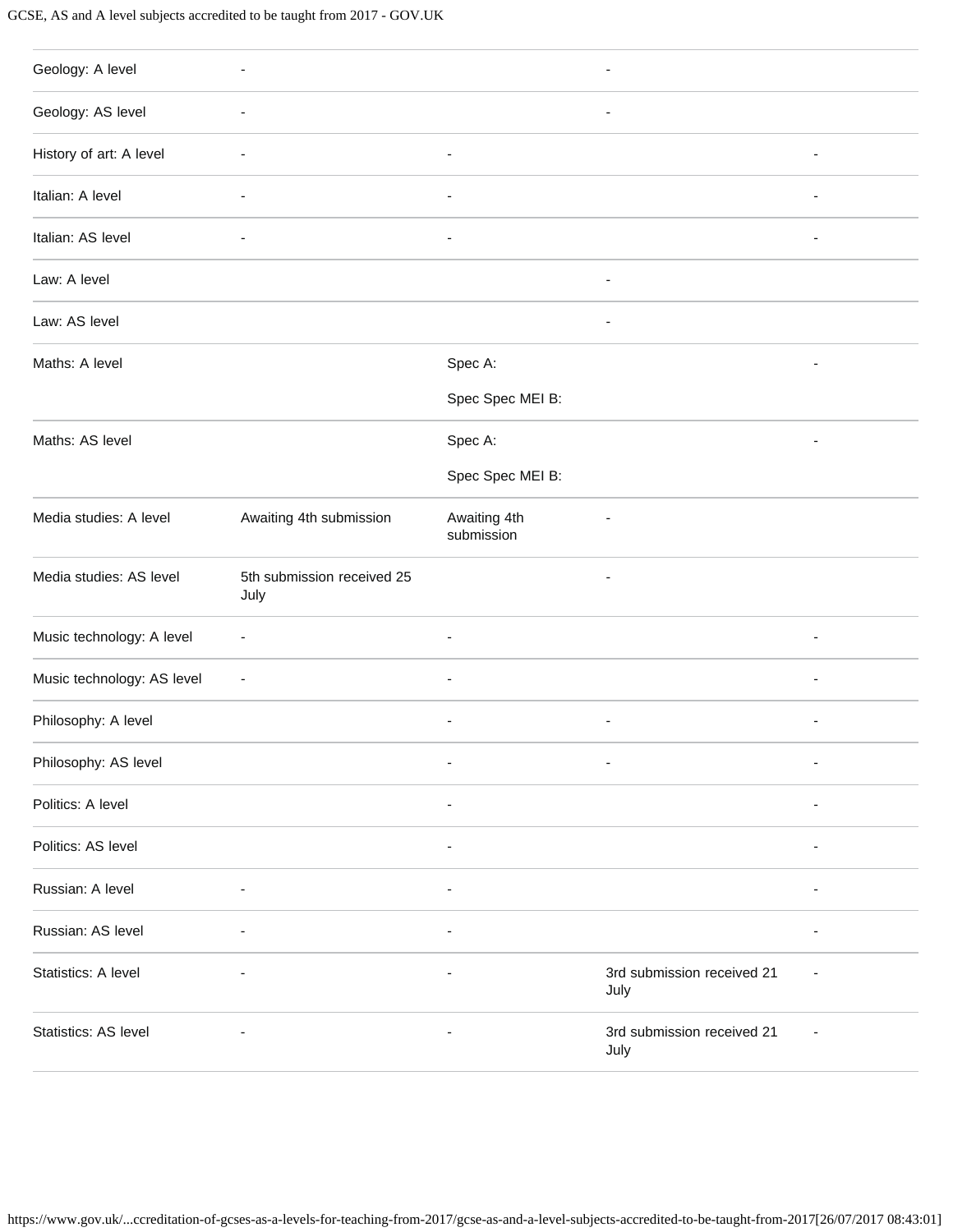Is there anything wrong with this page?

#### **Services and information**

**[Benefits](https://www.gov.uk/browse/benefits)** 

- [Births, deaths, marriages and care](https://www.gov.uk/browse/births-deaths-marriages)
- [Business and self-employed](https://www.gov.uk/browse/business)
- [Childcare and parenting](https://www.gov.uk/browse/childcare-parenting)
- [Citizenship and living in the UK](https://www.gov.uk/browse/citizenship)
- [Crime, justice and the law](https://www.gov.uk/browse/justice)
- [Disabled people](https://www.gov.uk/browse/disabilities)
- [Driving and transport](https://www.gov.uk/browse/driving)
- [Education and learning](https://www.gov.uk/browse/education)
- [Employing people](https://www.gov.uk/browse/employing-people)
- [Environment and countryside](https://www.gov.uk/browse/environment-countryside)
- [Housing and local services](https://www.gov.uk/browse/housing-local-services)
- [Money and tax](https://www.gov.uk/browse/tax)
- [Passports, travel and living abroad](https://www.gov.uk/browse/abroad)
- [Visas and immigration](https://www.gov.uk/browse/visas-immigration)
- [Working, jobs and pensions](https://www.gov.uk/browse/working)

#### **Departments and policy**

- [How government works](https://www.gov.uk/government/how-government-works)
- **[Departments](https://www.gov.uk/government/organisations)**
- **[Worldwide](https://www.gov.uk/government/world)**
- **[Policies](https://www.gov.uk/government/policies)**
- **[Publications](https://www.gov.uk/government/publications)**
- **[Announcements](https://www.gov.uk/government/announcements)**

[Help](https://www.gov.uk/help) [Cookies](https://www.gov.uk/help/cookies) [Contact](https://www.gov.uk/contact) [Terms and conditions](https://www.gov.uk/help/terms-conditions) [Rhestr o Wasanaethau Cymraeg](https://www.gov.uk/cymraeg) Built by the [Government Digital Service](https://www.gov.uk/government/organisations/government-digital-service)